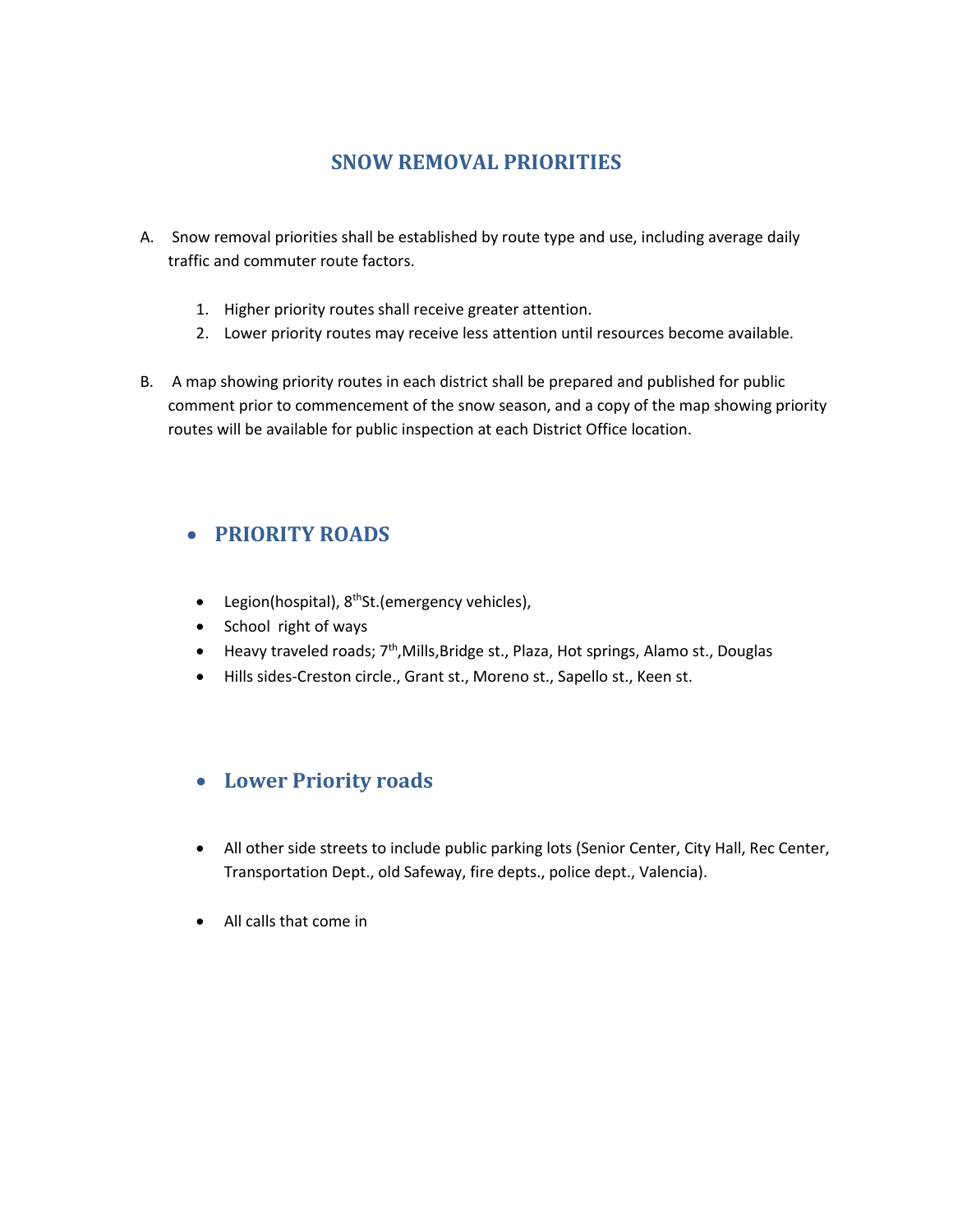| <b>NAMF</b>             | <b>CLASSIFICATION</b>        | <b>OFFICE NUMBER</b> | <b>CELL PHONE NUMBER</b> |
|-------------------------|------------------------------|----------------------|--------------------------|
|                         |                              |                      |                          |
| Juan Montano            | Police Chief                 | (505)426-3141        | (505)429-6388            |
| Kenneth Jenkins         | Deputy Police Chief          | (505)426-3162        | (505)429-7597            |
| <b>Richard Trujillo</b> | City Manager                 | (505)426-            | (505)429-0319            |
| Veronica Gentry         | <b>Public Works Director</b> | (505)426-3299        | (505)429-1369            |
| Daniel Gurule           | Project Manager              | (505)426-3295        | (505) 652-8750           |
| Chris Rodarte           | <b>Streets Supervisor</b>    | (505)426-3296        | (505)429-2683            |
| On Call Streets         |                              |                      | (505)429-3199            |
| Jude Herrera            | <b>Gas Supervisor</b>        | (505)426-3321        | (505)429-7951            |

| <b>EMERGENCY NUMBERS</b> |               |  |
|--------------------------|---------------|--|
| NM State Police          | (505)425-6771 |  |
| Hospital                 | (505)426-3500 |  |
| <b>Fire Department</b>   | (505)425-7501 |  |
| City Police              | (505)425-7504 |  |
| Sheriff's Department     | (505)425-7589 |  |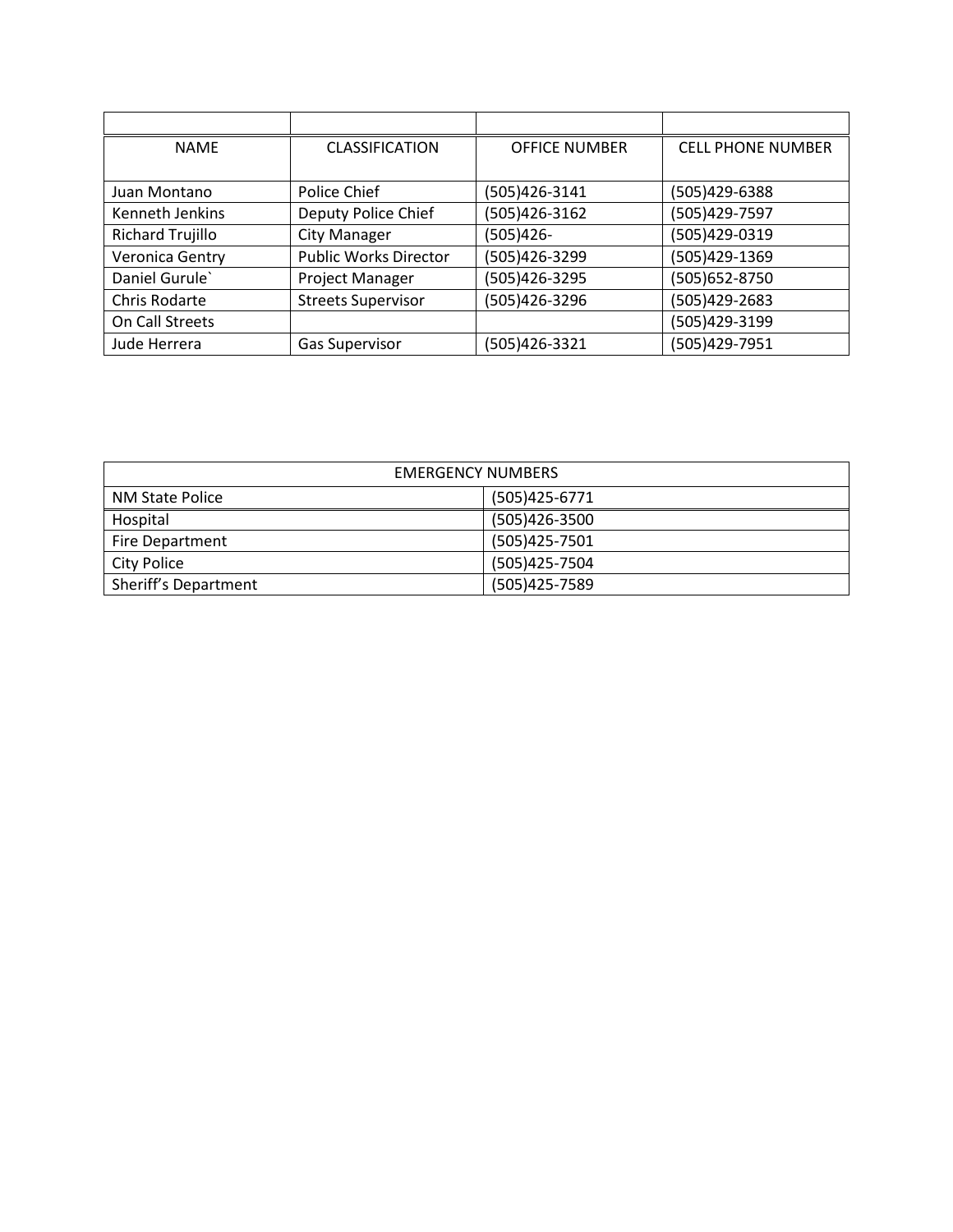# **STORM CLASSIFACATIONS**

Storm classifications are general weather condition guidelines used to identify the level of service to be performed, based on the road priority.

- 1. None or minor effect; no precipitation or too little or light for problems.
- 2. Light or localized effect; weather event which creates problems in small areas of short duration.
- 3. Heavy or major effect; covers most of area, moderate intensity, to 12 hours duration.
- 4. Heavy or major effect; covers most of area, heavy over 12 hours, blowing and drifting.
- 5. Severe effect; blizzard or ice storm, over 24 hours.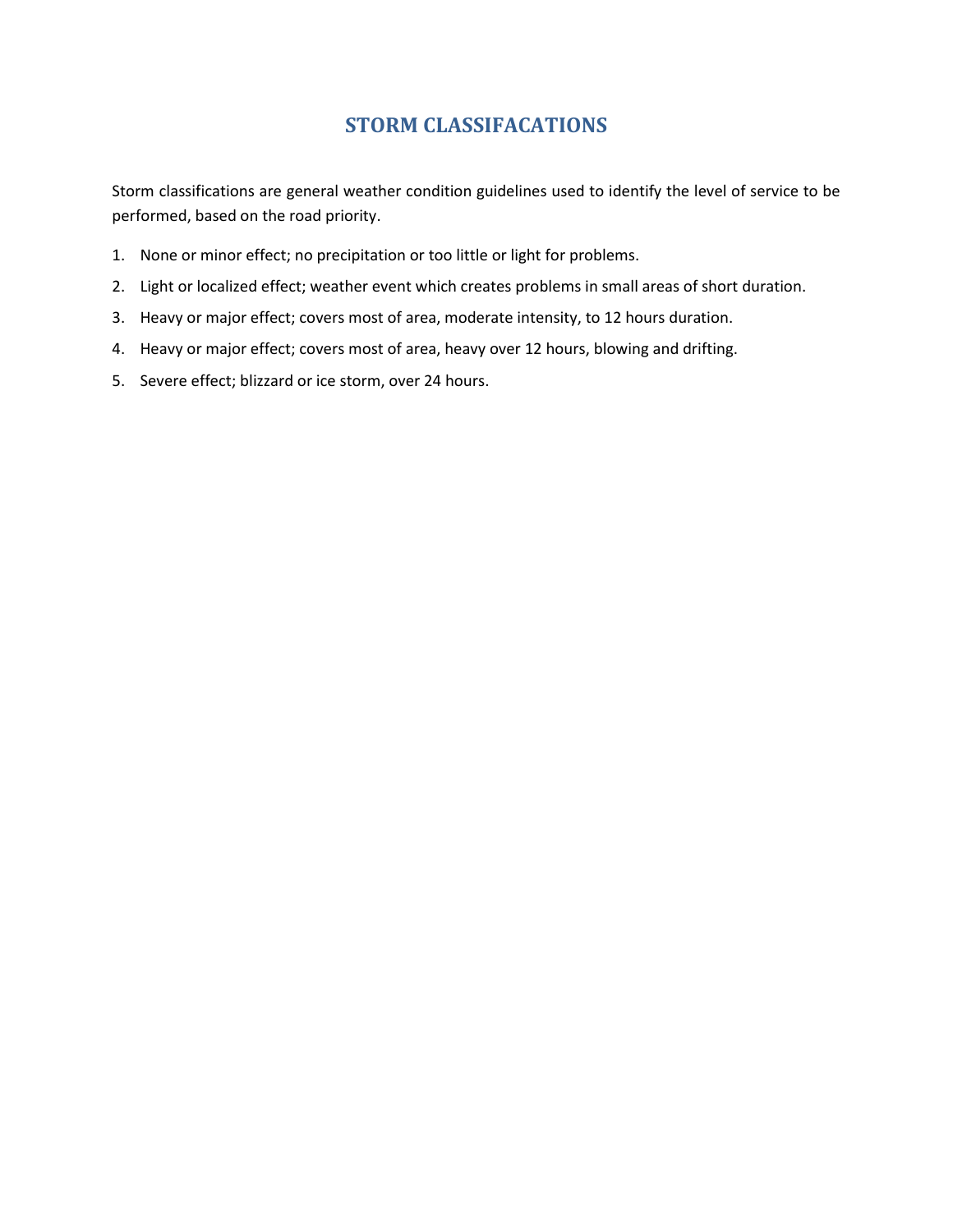## **STORM CHARACTERISTICS**

### **Severe Weather Conditions**

Classification Class 4 or Class 5 Snow above 4"- accumulating rapidly Snow showers heavy Wind blowing and drifting-above 20 mph Temperature sub-zero/cold wave Storm continuous Road surface snow packed, ice and drifts Time of day anytime Traffic blocked, stopped, very slow and stalling Visibility zero to near zero

#### **Major Weather Conditions**

Classification Class 3 or Class 4 Snow 2" to 4" Snow showers continuous flurries Drizzle freezing rain of sleet Wind gusts 10 mph or less Temperature 32 degrees and falling Road surface wet snow and/or ice Time of day daylight or nighttime Traffic slow movement Visibility poor

#### **Minor Weather Conditions**

Classification Class 1 or Class 2 Snow trace to 2" Snow showers spotty and intermittent Drizzle wet Wind none to breeze Temperature 25 degrees and above Road surface wet/snow Time of day working hours Traffic steady movement Visibility normal